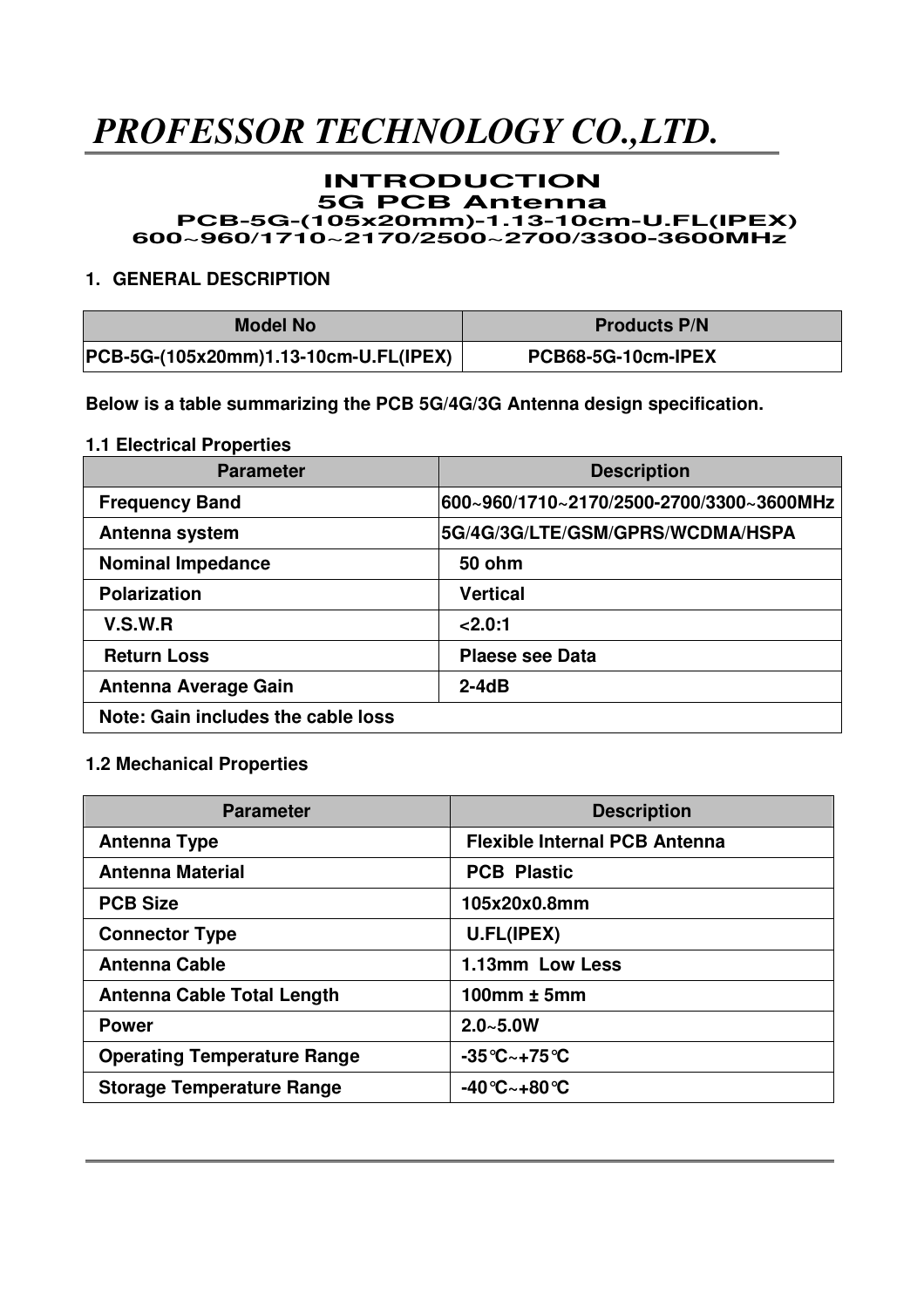### **2.Appearance**



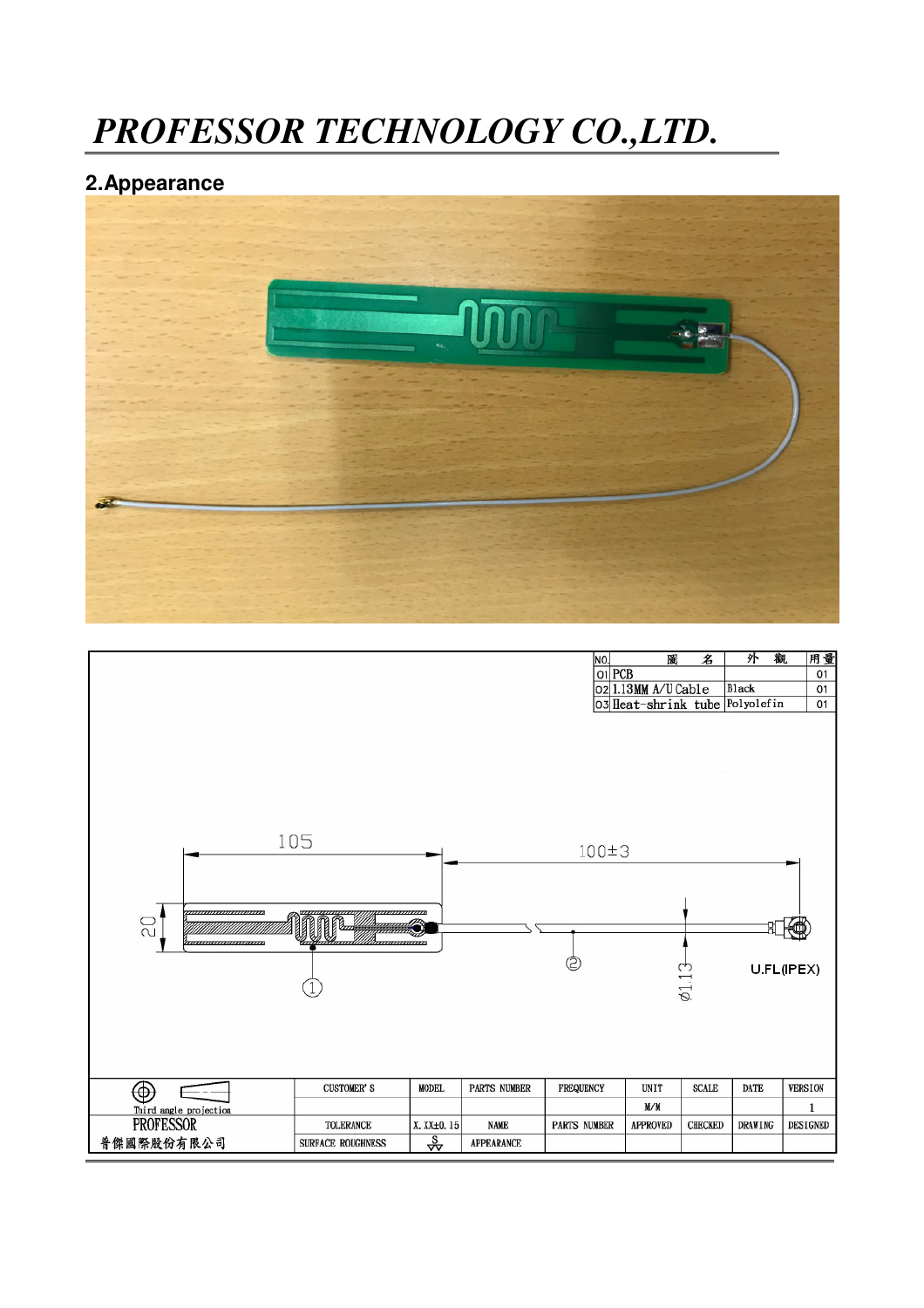### **3.FREQUENCY**

**PCB antenna with HP 8753E30kHz-6Ghz Network analyzer test** 

### **PCB-5G-105x20mm-1.13-10cm-U.FL(IPEX) Frequency:600-960/1710-2170/2500-2700/3300-3600MHz**

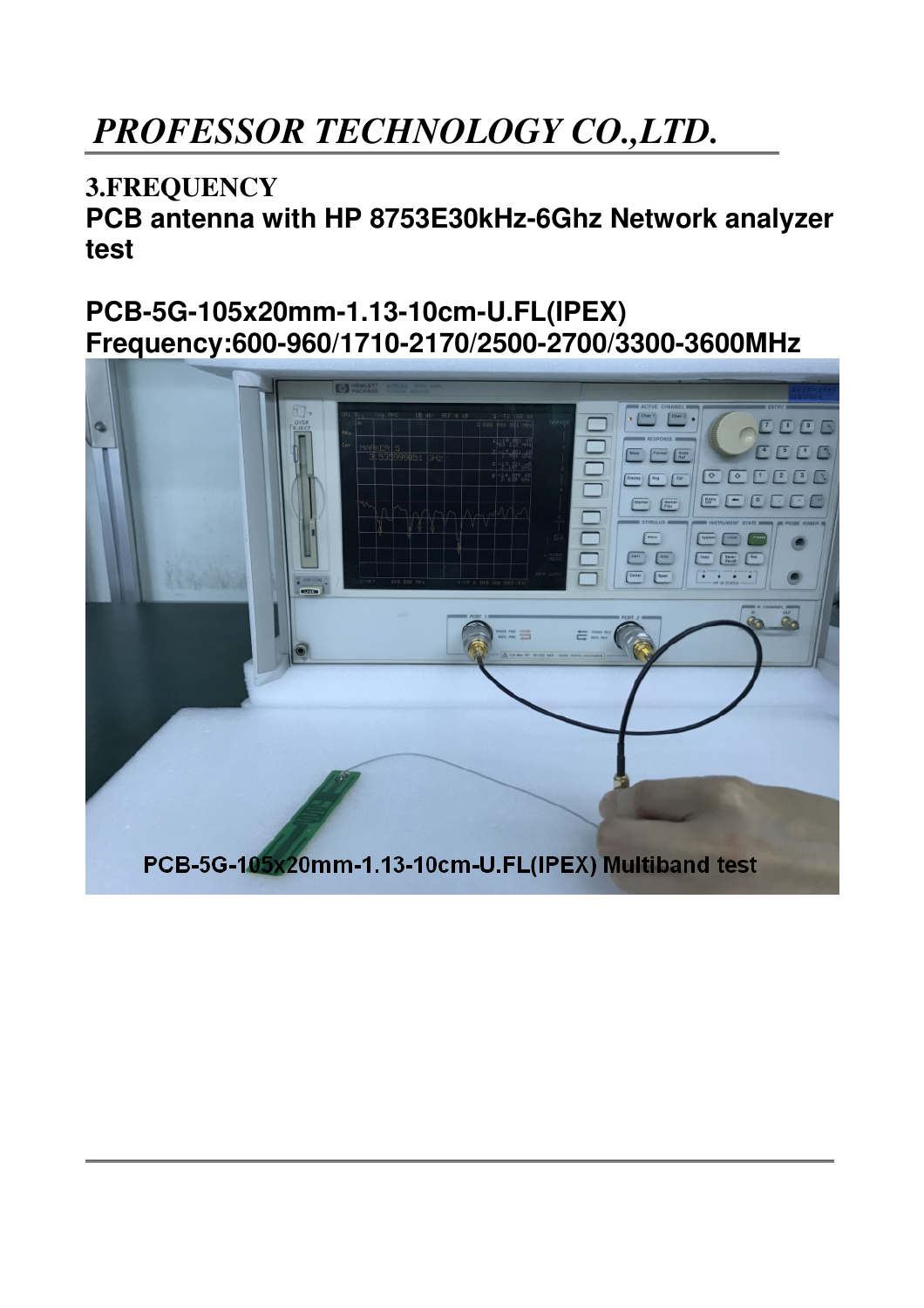**3-1 Detail band test - Frequency : 600~960/MHz (LTE 5G) Frequency Return loss V.S.W.R Reflection coefficient 600.000MHz -6.6154dB 2.752:1 0.467 700.000MHz -19.824dB 1.227:1 0.102 800.000MHz -12.393dB 1.632:1 0.240 900.000MHz -14.350dB 1:474:1 0.192 960.000MHz -6.3980dB 2.837:1 0.479** 

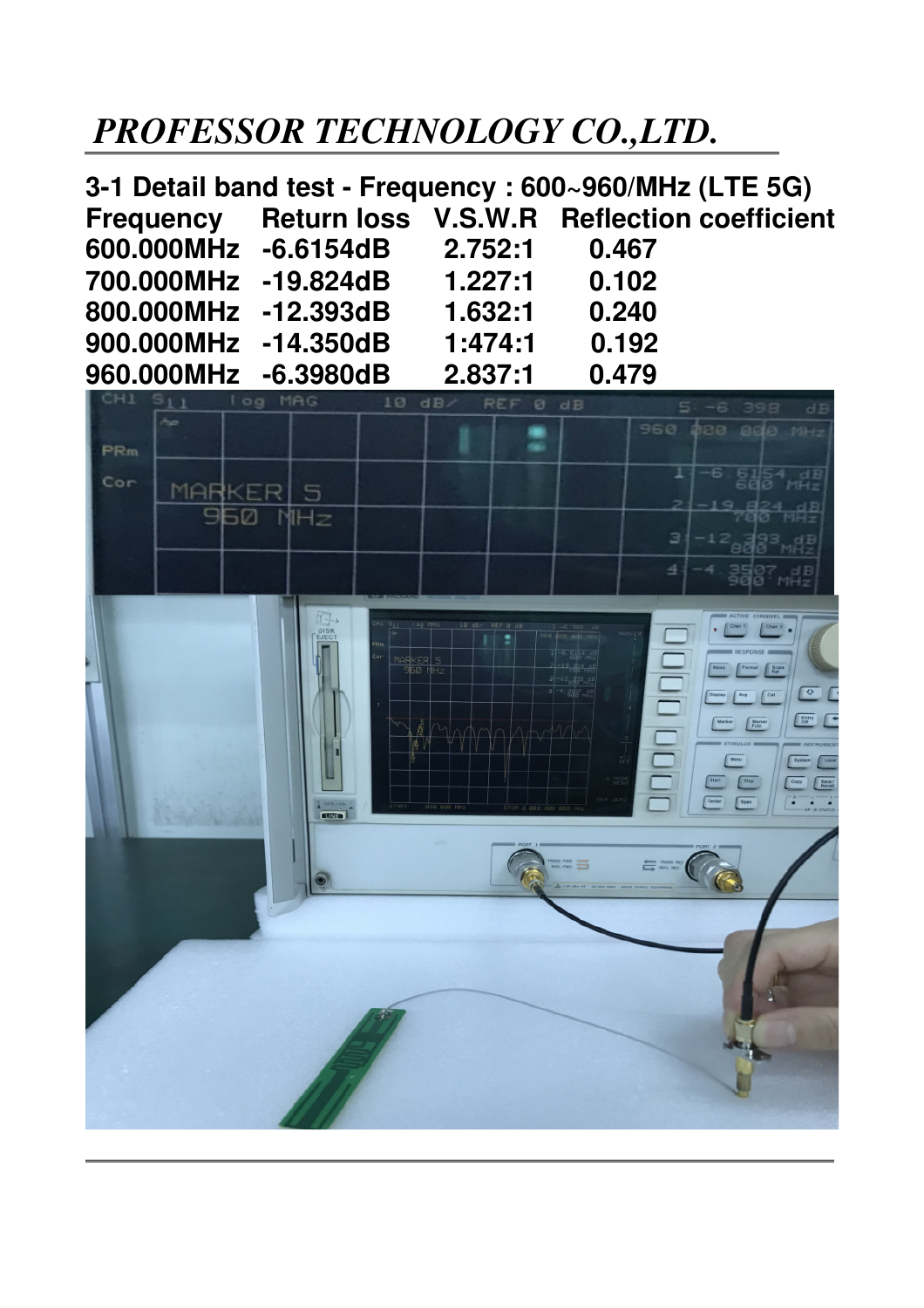**3-2 Detail band test - Frequency : 1710-2170MHz (LTE) Frequency Return loss V.S.W.R Reflection coefficient 1710.00MHz -10.102dB 1.909:1 0.313 1749.00MHz -18.833dB 1.258:1 0.114 1866.00MHz -17.948dB 1.290:1 0.127 2000.00MHz -14.417dB 1.470:1 0.190 2170.00MHz -13.300dB 1.552:1 0.216** 

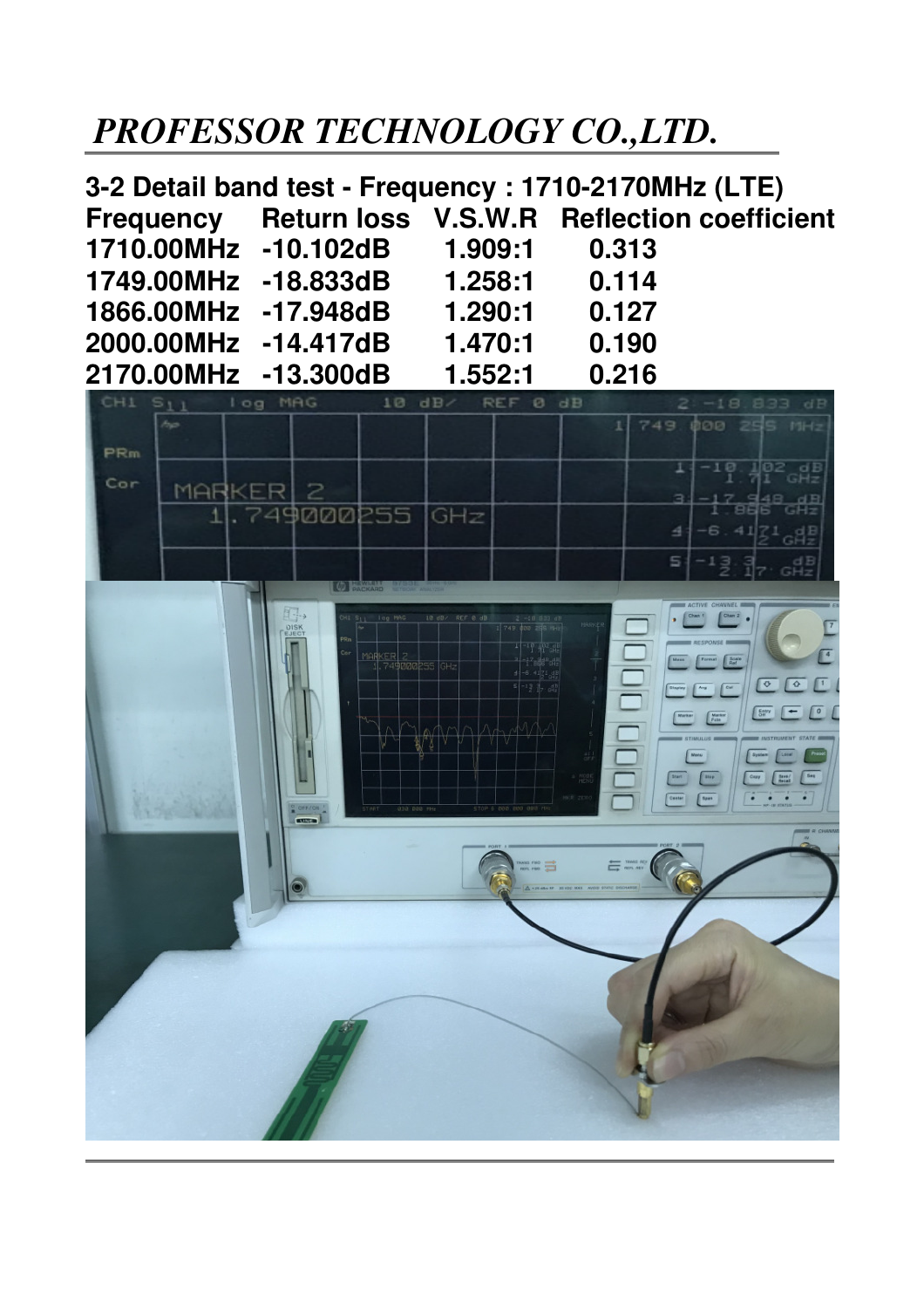| 3-3 Detail band test- Frequency: 2500-2700MHz (LTE2600) |                              |         |                                                      |  |
|---------------------------------------------------------|------------------------------|---------|------------------------------------------------------|--|
|                                                         |                              |         | Frequency Return loss V.S.W.R Reflection coefficient |  |
|                                                         | 2500.00MHz -7.3442dB 2.505:1 |         | 0.429                                                |  |
| 2551.00MHz -10.562dB                                    |                              | 1.843:1 | 0.296                                                |  |
| 2600.00MHz -14.512dB                                    |                              | 1.463:1 | 0.188                                                |  |
| 2650.00MHz -10.898dB                                    |                              | 1.798:1 | 0.285                                                |  |
| 2700.00MHz -6.1575dB                                    |                              | 2.938:1 | 0.492                                                |  |